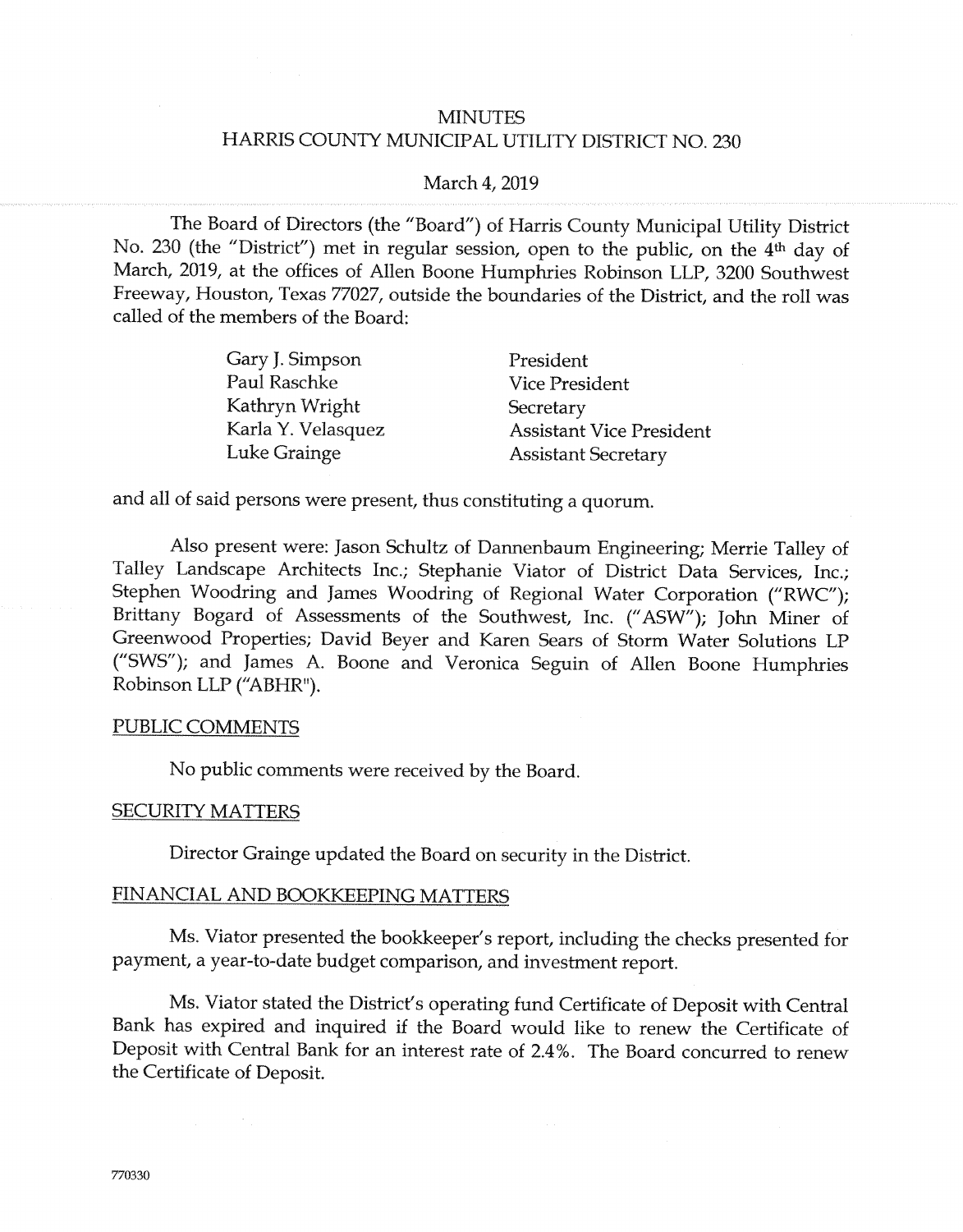After review and discussion, Director Raschke moved to approve the presented bookkeeper's report, including the checks presented for payment. Director Grainge seconded the motion, which carried unanimously.

# TAX ASSESSMENT AND COLLECTION MATTERS AND DELINQUENT TAX COLLECTIONS

Ms. Bogard presented and reviewed the District's monthly tax report, including the delinquent tax list, the monthly collateral report, and the checks presented for payment, a copy of which is attached. Following review and discussion, Director Raschke moved to approve the tax report, including payment of the presented checks. Director Wright seconded the motion, which passed by unanimous vote.

# STORMWATER DETENTION POND MAINTENANCE AND REPAIR

Ms. Sears presented and reviewed a stormwater detention maintenance report, a copy of which is attached.

Ms. Sears reported SWS is in the process of preparing a proposal to repair the south side slope at the Chasewood Technology Park pond.

Mr. Beyer reported on the maintenance of the Triangle Basin channel and additional stormwater repair projects throughout the District. He reported on surveys SWS completed on the downstream channel from the Triangle Basin. Ms. Talley reported on the drainage from the Triangle Basin and noted there is significantly better drainage at the Triangle Basin and channel. Ms. Talley noted the nutria have also had <sup>a</sup> detrimental impact of the pond and channel vegetation. Mr. Beyer recommended continuing with the current twice a year maintenance visits to the Triangle Basin and channel.

# OPERATING MATTERS

Mr. James Woodring presented and reviewed the monthly operator's report, a copy of which is attached. He discussed with the Board the monthly water production and sewer treatment cost averages and on the District's use of reclaimed water noting the District has saved \$847,880.80 in pumpage fees as of January 31, 2019, by using reclaimed water for eligible projects and lake refilling.

Mr. James Woodring reported that the District's water accountability for the monthly reporting period was 91.70%.

Mr. James Woodring presented and recommended approval and ratification of certain repair and maintenance items throughout the month totaling \$8,500.

The Board reviewed an Amended and Restated Drought Contingency Plan.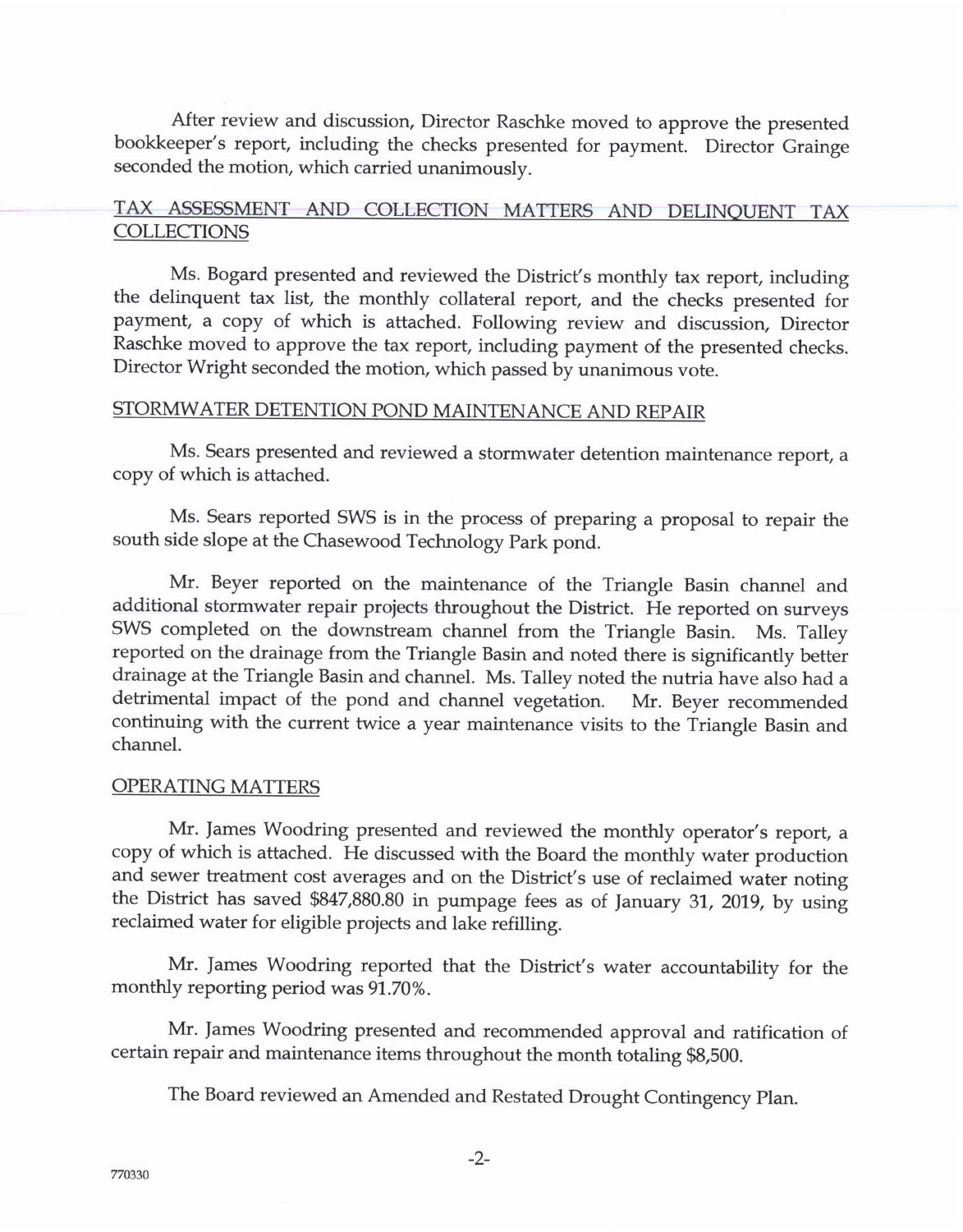After review and discussion, Director Grainge moved to (1) approve the operator's report; (2) approve and ratify approval of the recommended repair and maintenance items; (3) adopt an Order Adopted Amended and Restated Drought Contingency Plan; Providing for Implementation and Enforcement Thereof; Providing Penalties for Violations; and Containing Other Provisions Related to the Subject and direct that the Order be filed appropriately and retained in the District's official records. Director Wright seconded the motion, which passed unanimously

S.

## TERMINATION OF UTILITY SERVICE

Mr. James Woodring presented a list of delinquent customers, and reported the residents on the termination list were delinquent in payment of their water and sewer bills and were given written notification, in accordance with the District's Rate Order, prior to the meeting of the opportunity to appear before the Board of Directors to explain, contest, or correct their bills and to show why utility services should not be terminated for reason of non-payment. Following review and discussion, Director Grainge moved to authorize termination of delinquent accounts, in accordance with the District's Rate Order, and direct that the delinquent customer list be filed appropriately and retained in the District's official records. The motion was seconded by Director Wright and passed by unanimous vote.

#### PARKS AND RECREATIONAL FACILITIES

Ms. Talley presented and reviewed the monthly landscape maintenance report, a copy of which is attached, including information on general park conditions, landscape maintenance, and the park facilities. She stated the monthly invoice from Key-Scape maintenance is \$12,883.90.

Ms. Talley stated Sustainable Growth of Texas's monthly invoice totaled \$3,000.

Ms. Talley stated the monthly invoice for Lake Pros is \$700.00.

Ms. Talley confirmed there was no damage to the District's secondary reclaimed water line, as discussed last month. She noted after investigation the issue was determined to be from lateral irrigation.

Ms. Talley reported on the installation of three new timers and battery backs for the Grant Road fountains.

Ms. Talley reported on pest control management in the District and the District's engagement of A All Animal Control.

Ms. Talley discussed the possible repair and recoating and/or replacement of certain trash receptacles and benches in Mandolin Gardens. She stated the pricing to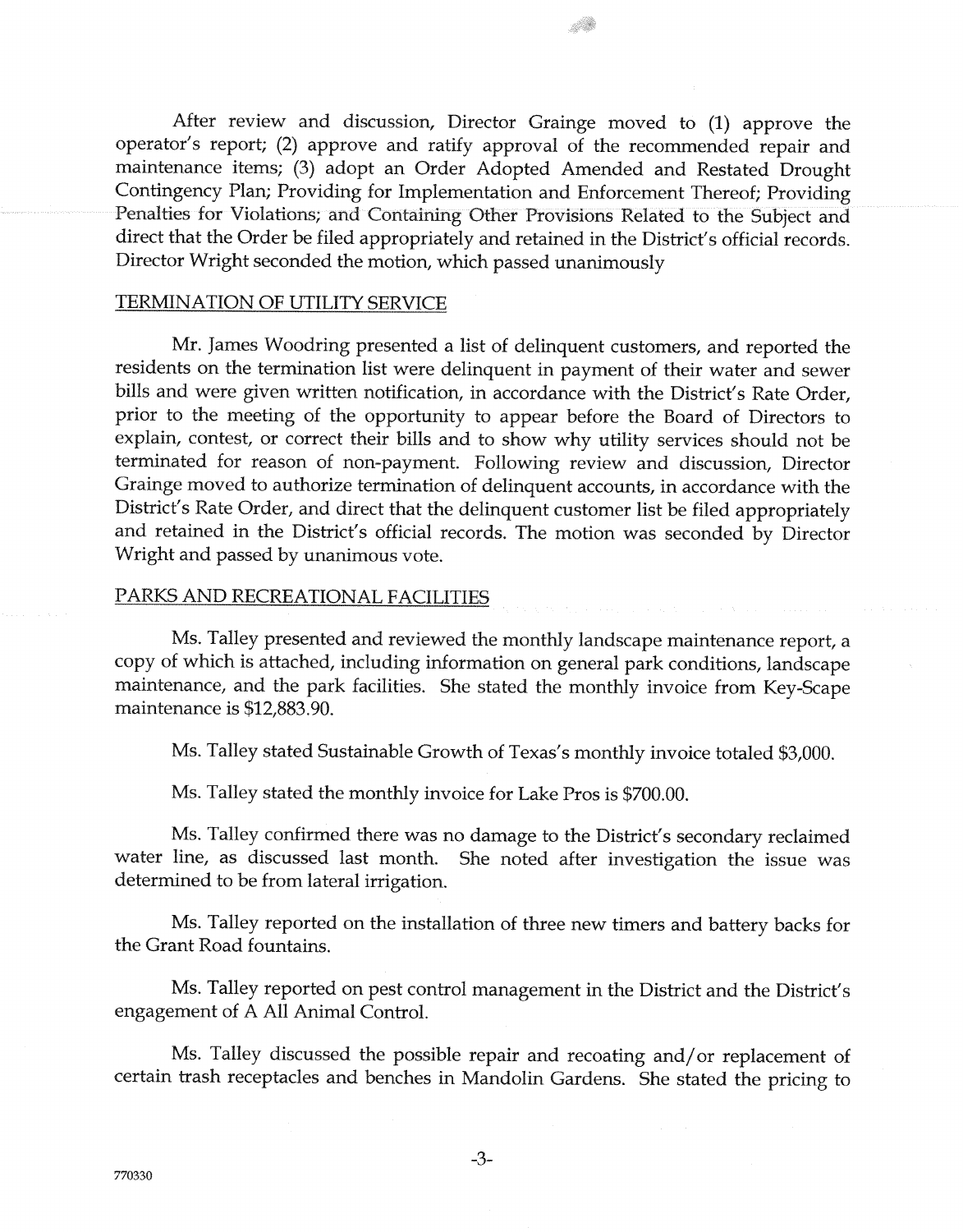replace the benches with (i) more durable aluminum benches are  $$2,400$  each with a 20 year warranty or (ii) weather resistant benches are \$1,200 with a 7 year warranty.

Director Simpson requested a survey of all recreational facilities at Mandolin Prairie Park prior to the expiration of the equipment's warranties.

After review and discussion, and based on the landscape architect's recommendation, Director Raschke moved to approve the landscape maintenance report and payment of the manthly maintenance invoices. Director Yelasquez seconded the motion, which passed unanimously.

#### ENGINEERING MATTERS

Mr. Schultz presented and reviewed an engineers' report, a copy of which is attached.

## ANNEXATION MATTERS

Mr. Schultz updated the Board on the status of the District's 4.9-acre annexation and noted the District is awaiting a letter of no objection for the North Harris County Regional Water Authority.

## **NEWSLETTER**

Director Wright updated the Board on the status of the District's newsletter.

## MINUTES

The Board considered approving the minutes of the February 4, 2019, regular meeting. After review and discussion, Director Wright moved to approve the minutes, as revised. Director Velasquez seconded the motion, which was approved by unanimous vote.

There being no further business to come before the Board, the meeting was adjourned.



Cluart

Secretary, Board of Directors